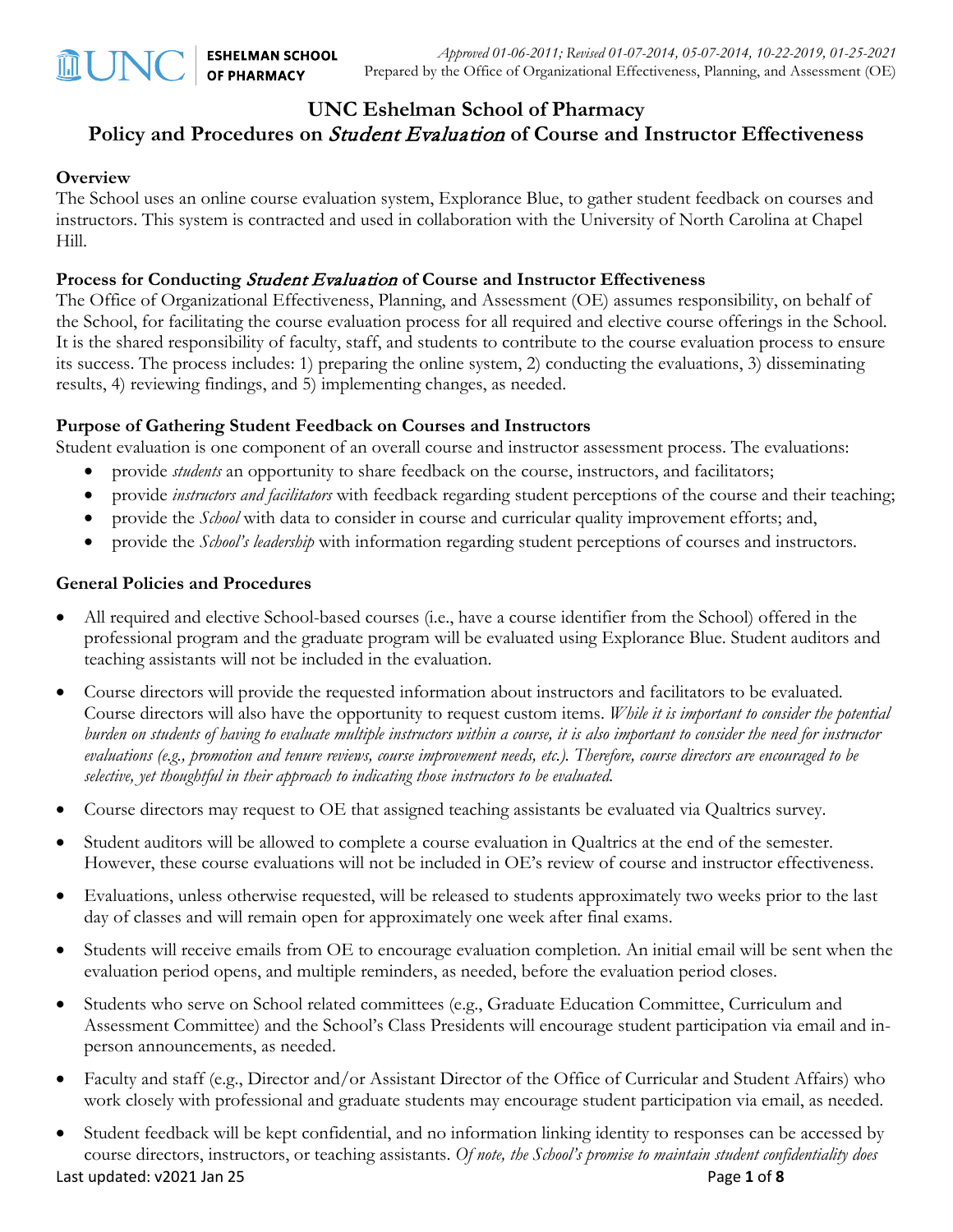*not apply when the university has a responsibility to act on comments provided, such as reports of violations of the law or university policy, or when comments raise significant safety concerns.* 

- Course directors should emphasize to students the importance of the evaluations and encourage students to complete the course evaluation. Since response rates are highest when class time is used, OE recommends course directors set aside 15-20 minutes of class time for students to complete the evaluation.
- Course directors should monitor response rates by visiting the Explorance Blue portal [\(https://blueeval.unc.edu/blue/\)](https://blueeval.unc.edu/blue/) or reviewing the email updates provided by OE.
- Students should not receive points or extra credit for completion of the course evaluations.
- After final grades are submitted to the School Registrar and within 1 week of the course evaluation period closing, course directors and instructors will receive an email providing a link to access their results. Course directors and school-based instructors can also access their results by visiting the Explorance Blue portal [\(https://blueeval.unc.edu/blue/\)](https://blueeval.unc.edu/blue/).
	- o Course directors will have access to reports for the course and all instructors and facilitators.
	- o Instructors will receive the overall course evaluation and their individual results, but not the results of other instructors in the course.
	- o Facilitators may request the overall course evaluation and their individual facilitator results from the course director.
- OE will download and archive all course evaluation results on the School's server at the end of each evaluation period.
- OE, using established criteria *(see Table 2)* will review all course evaluation results within 6 weeks of the close of the evaluation period to identify courses or instructors who "warrant further review" or are "worthy of recognition".
	- o Findings will be presented to the School's Executive Committee, the Associate Dean for Professional Education, Assistant Dean for Professional Curriculum, Assistant Dean for Graduate Education, Chair of the Curriculum and Assessment Committee (CAC), and Chair of the Graduate Education Committee (GEC) for review and discussion.
	- o Course directors and/or instructors meeting the School's criteria for "warrant further review" will be asked by the Curriculum and Assessment Committee or the Graduate Education Committee to provide a reflective statement on his/her evaluation findings and plans for improvement. It is important to seek insight and feedback into plans for improvement from his/her Division Chair in the reflective process.
	- o The reflective statement will be shared with appropriate parties (e.g., Program Deans; Professional Program Curriculum and Assessment Committee or Graduate Education Committee; Division Chair; Course Director; Instructor; Divisional Director of Graduate Studies; OE).
- Historical course evaluation data are available, dating back to 2003. Results may be requested by a course director, an instructor within a specified course, or the School's leadership team. OE will respond to such requests within 1 week.

| Student            | Complete evaluations for each course in which you are enrolled. Provide thoughtful and<br>constructive feedback regarding courses and instructors.                                    |
|--------------------|---------------------------------------------------------------------------------------------------------------------------------------------------------------------------------------|
| Course<br>Director | At the beginning of the semester, complete data request to: 1) indicate the instructors<br>and facilitators to be evaluated in the course*; 2) state the intent to decline or develop |
|                    |                                                                                                                                                                                       |

#### **Table 1: Shared Responsibilities**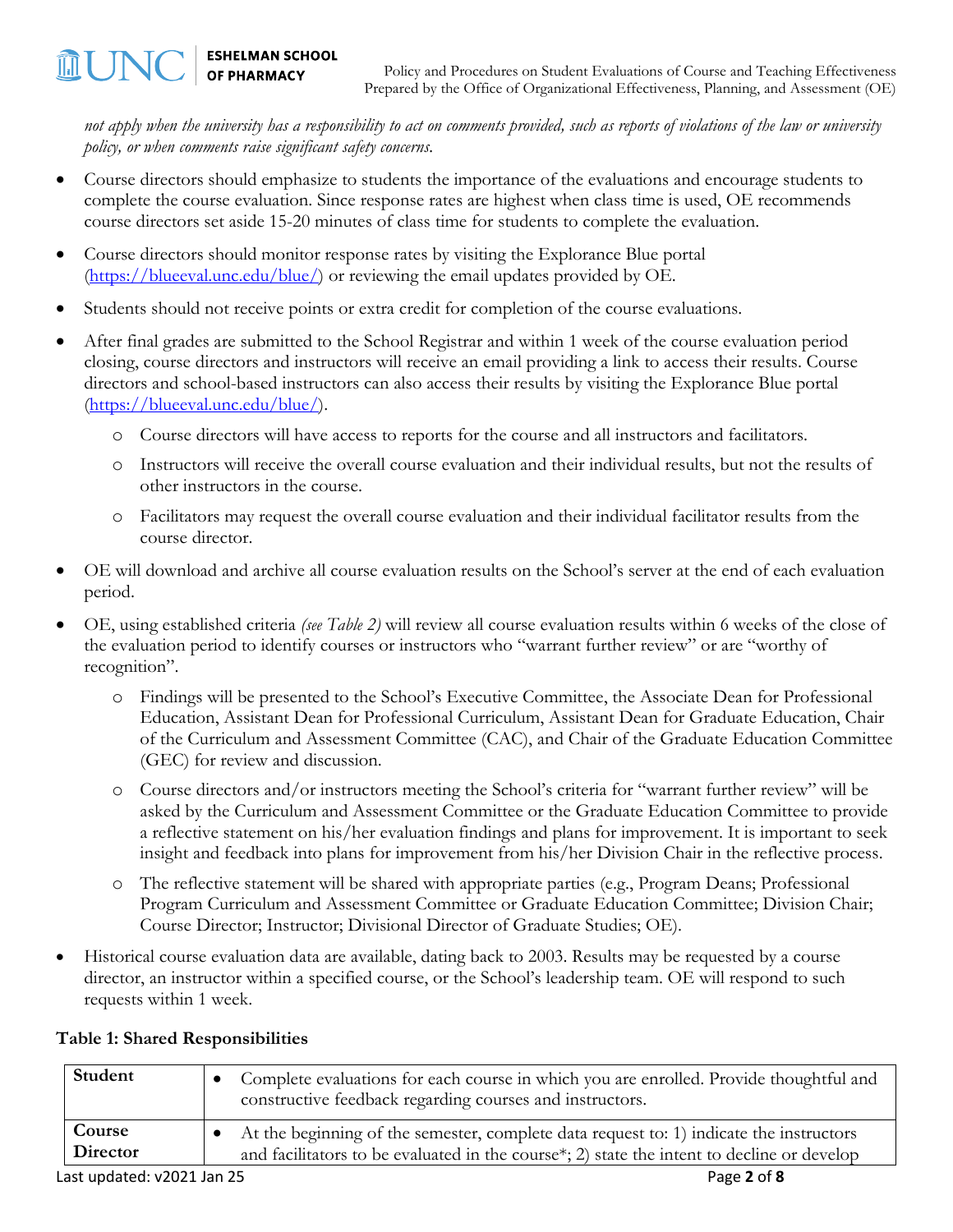|                                          |           | custom questions; and, 3) identify any student auditors or teaching assistants. (*Ask<br>instructors teaching in your course if they need to be evaluated by students for upcoming promotion and/ or<br>tenure reviews.)                                                                                                                                         |
|------------------------------------------|-----------|------------------------------------------------------------------------------------------------------------------------------------------------------------------------------------------------------------------------------------------------------------------------------------------------------------------------------------------------------------------|
|                                          | $\bullet$ | During the semester, emphasize the importance of student completion of the evaluations<br>and use of data for continued quality improvement.                                                                                                                                                                                                                     |
|                                          | $\bullet$ | At the end of the semester, encourage evaluation completion and set aside 15-20 minutes<br>in class, if possible, in an effort to increase response rates.                                                                                                                                                                                                       |
|                                          | $\bullet$ | After the semester, thoughtfully consider student feedback in an effort to continually<br>enhance course offerings and teaching effectiveness.                                                                                                                                                                                                                   |
|                                          | $\bullet$ | If your course meets the School's criteria for "warrant further review", respond to requests<br>from the Curriculum and Assessment Committee and/or Graduate Education<br>Committee to provide a reflective statement. It is important to seek insight and feedback<br>into plans for improvement with your Division Chair in the reflective process.            |
|                                          | $\bullet$ | If an instructor in your course meets the School's criteria for "warrant further review",<br>schedule a time to meet with him/her to discuss evaluation findings and plans for<br>improvement.                                                                                                                                                                   |
|                                          | $\bullet$ | If an instructor in your course meets the School's criteria for "worthy of recognition", you<br>may wish to informally congratulate him/her.                                                                                                                                                                                                                     |
| Faculty /<br>Instructor /<br>Facilitator | $\bullet$ | At the beginning of the semester, inform course director(s) if you need to be evaluated<br>for upcoming promotion and/or review. (Not all instructors are evaluated by students.)                                                                                                                                                                                |
|                                          | $\bullet$ | After the semester, thoughtfully consider student feedback in an effort to continually<br>enhance course offerings and teaching effectiveness.                                                                                                                                                                                                                   |
|                                          | $\bullet$ | If your teaching meets the School's criteria for "warranting further review", respond to<br>requests from the Curriculum and Assessment Committee and/or Graduate Education<br>Committee to provide a reflective statement. It is important to seek insight and feedback<br>into plans for improvement with your Division Chair prior in the reflective process. |
| <b>Division Chair</b>                    | $\bullet$ | Ensure faculty in division are attentive and responsive to feedback provided by students<br>and program leadership, and that faculty remain effective in their role as educators.                                                                                                                                                                                |
|                                          | $\bullet$ | Work with course directors and/or instructors to address areas "warranting further<br>review".                                                                                                                                                                                                                                                                   |
|                                          | $\bullet$ | Acknowledge course director(s) and/or instructor(s) identified as "worthy of<br>recognition". Formal recognition will come from the Associate Dean for Professional<br>Education or the Assistant Dean for Graduate Education.                                                                                                                                   |
| Registrar                                | $\bullet$ | Prior to the semester, review course syllabi to ensure: 1) required statement on course<br>evaluations is included, and 2) credit or points are not awarded as an incentive to<br>students for completion of a course evaluation.                                                                                                                                |
|                                          | $\bullet$ | Prior to the semester, provide OE with information required for evaluation setup.                                                                                                                                                                                                                                                                                |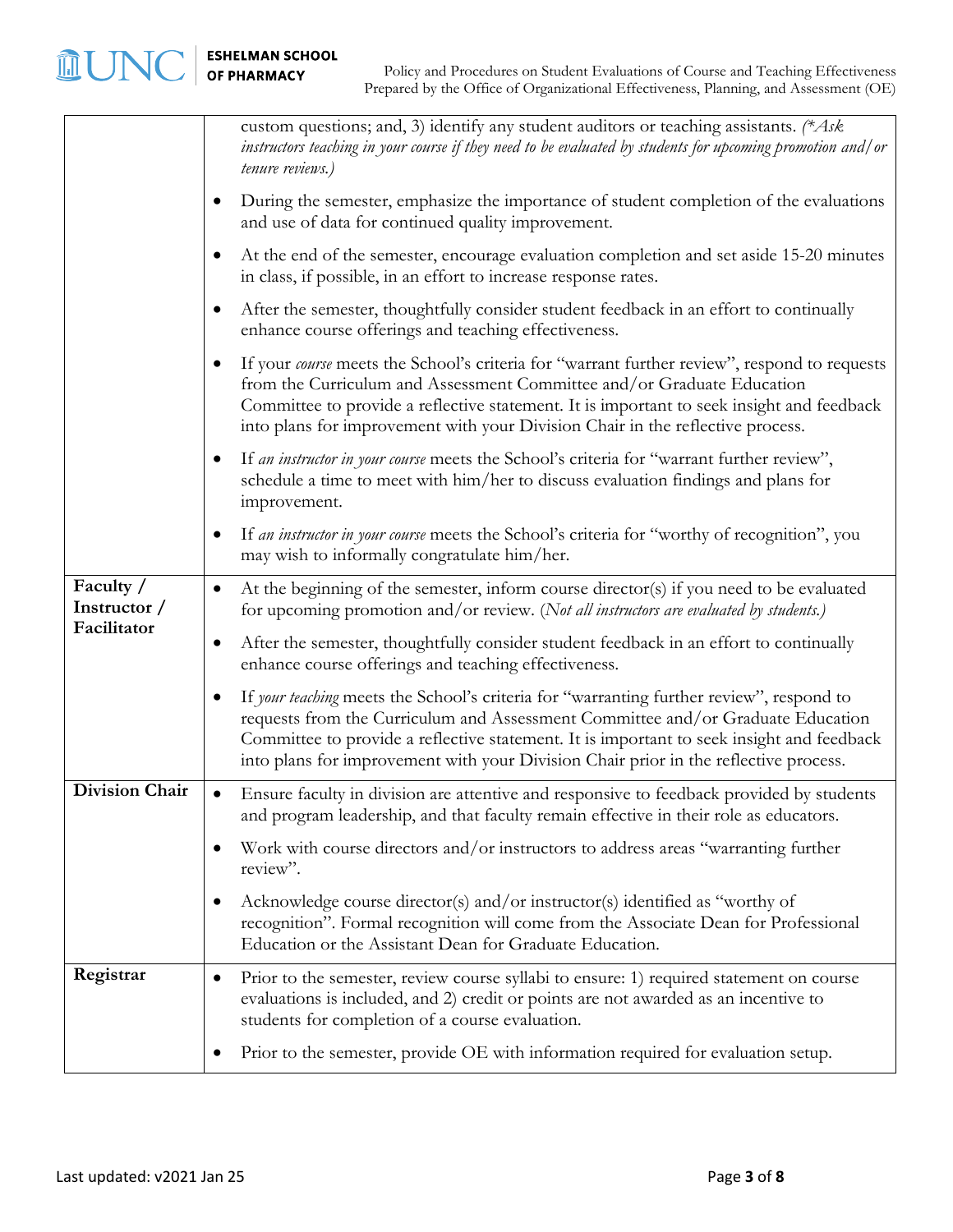**血UNO** 

| <b>Associate Dean</b><br>for<br>Professional      | After the semester, review evaluation results and summary reports of courses and<br>instructors identified as "warrants further review" or "worthy of recognition". Consider<br>evaluation results in course and curricular quality improvement efforts.                                                                 |
|---------------------------------------------------|--------------------------------------------------------------------------------------------------------------------------------------------------------------------------------------------------------------------------------------------------------------------------------------------------------------------------|
| Education                                         | Acknowledge course director(s) and/or instructor(s) identified as "worthy of<br>recognition".                                                                                                                                                                                                                            |
| <b>Assistant Dean</b><br>of Graduate<br>Education | Along with the Chair of the Curriculum and Assessment Committee and/or Graduate<br>Education Committee, reach consensus on communication plans for courses and/or<br>instructors identified as "warrant further review".                                                                                                 |
|                                                   | Along with the Curriculum and Assessment Committee and/or Graduate Education<br>Committee, review and discuss reflective statement from course director(s) and/or<br>instructor(s) identified as "warrants further review".                                                                                              |
| Chair,<br>Curriculum<br>and                       | Review evaluation results and summary reports including courses and instructors<br>٠<br>identified as "warrant further review" or "worthy of recognition". Consider evaluation<br>results in course and curricular quality improvement efforts.                                                                          |
| Assessment<br>Committee<br>Chair,                 | Along with the Associate Dean for Professional Education or the Assistant Dean for<br>Graduate Education, reach consensus on communication plans for courses and/or<br>instructors identified as "warrants further review".                                                                                              |
| Graduate<br>Education<br>Committee                | Share summary reports of courses and instructors identified as "warrant further review"<br>٠<br>and "worthy of recognition" with the Curriculum and Assessment Committee or<br>Graduate Education Committee.                                                                                                             |
|                                                   | On behalf of the Curriculum and Assessment or Graduate Education Committee, send<br>٠<br>letters to course director(s) and/or instructor(s) identified as "warrants further review"<br>(draft letters provided by OE), highlighting review criteria met, and asking for a reflective<br>statement on evaluation results. |
|                                                   | Along with the Curriculum and Assessment Committee or Graduate Education<br>Committee and professional or graduate program leadership, review and discuss<br>reflective statement from course director(s) and/or instructor(s) identified as "warrant<br>further review," as needed.                                     |
|                                                   | Acknowledge receipt of reflective statement, providing recommendations as needed.                                                                                                                                                                                                                                        |
| Curriculum<br>and<br>Assessment                   | Review summary reports of courses and instructors identified as "warrants further<br>$\bullet$<br>review" and "worthy of recognition" (provided by OE). Consider course evaluation<br>results in course and curricular quality improvement efforts.                                                                      |
| Committee<br>Graduate                             | Review and discuss reflective statement from course director(s) and/or instructor(s)<br>٠<br>identified as "warrant further review," as needed.                                                                                                                                                                          |
| Education<br>Committee                            | Monitor courses or instructors identified as "warrant further review" and ensure that<br>$\bullet$<br>issues are addressed.                                                                                                                                                                                              |
|                                                   | Review course evaluation instruments and this policy document, as needed.                                                                                                                                                                                                                                                |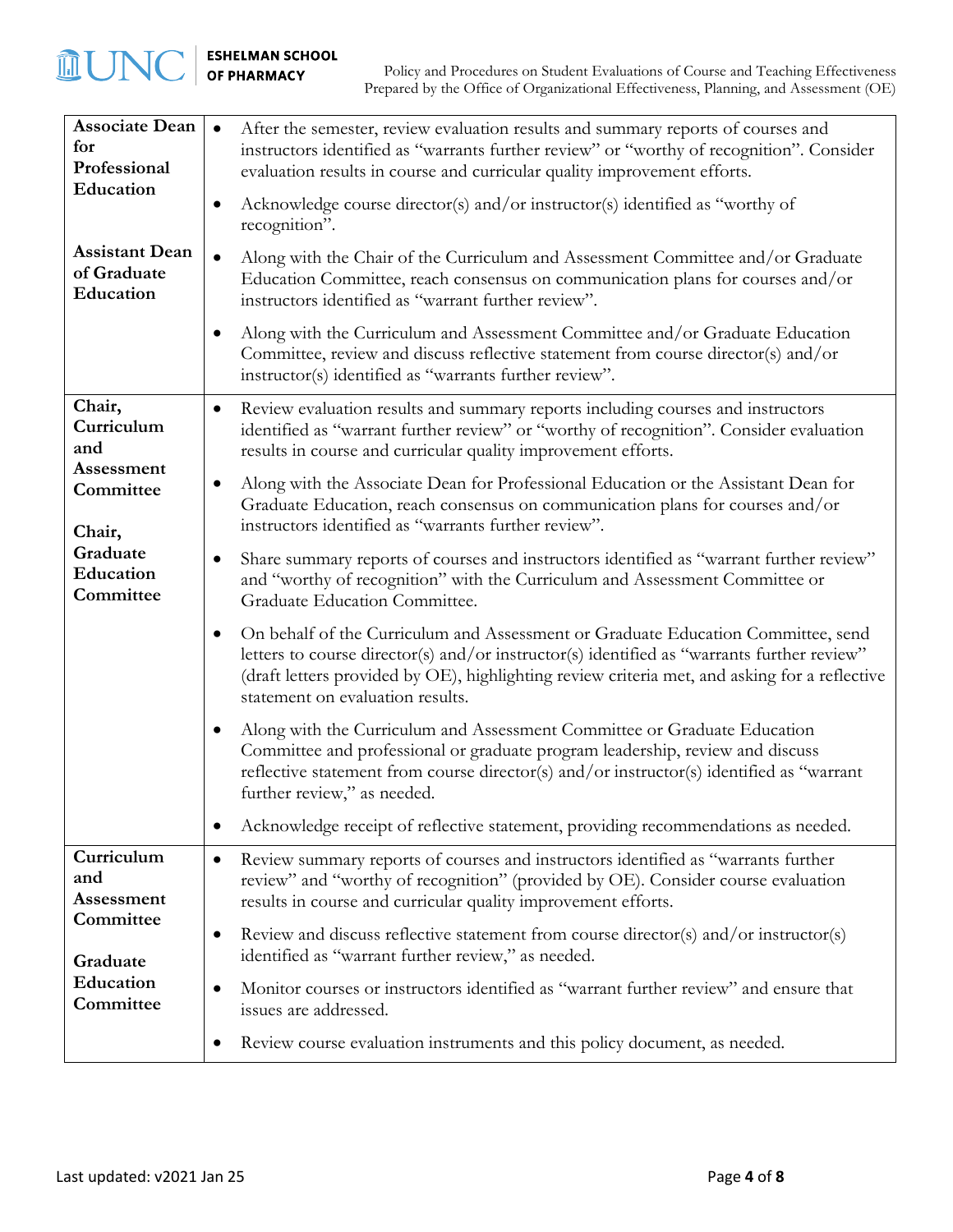# **MUNC** | ESHELMAN SCHOOL

| Office of<br>Organizational<br>Effectiveness,<br>Planning, and<br>Assessment<br>(OE) | $\bullet$ | Request that course directors indicate: 1) instructors and facilitators to be evaluated, 2)<br>intent to use custom questions, and 3) student auditors or teaching assistants. Work with<br>course directors to develop custom questions (when requested).<br>Prepare and provide necessary course, instructor, and student data files and email<br>messages for online course evaluation system.            |
|--------------------------------------------------------------------------------------|-----------|--------------------------------------------------------------------------------------------------------------------------------------------------------------------------------------------------------------------------------------------------------------------------------------------------------------------------------------------------------------------------------------------------------------|
|                                                                                      |           | Download and archive all course evaluation results on the School's computer server.                                                                                                                                                                                                                                                                                                                          |
|                                                                                      |           | Review all course evaluation results using established criteria at the end of each semester.                                                                                                                                                                                                                                                                                                                 |
|                                                                                      |           | Email course evaluation results to the Associate Dean for Professional Education and<br>the Assistant Dean for Graduate Education, and the Chairs of the Curriculum and<br>Assessment Committee and Graduate Education Committee.                                                                                                                                                                            |
|                                                                                      | $\bullet$ | Create a summary report each semester and annually. Share reports with the School's<br>Executive Committee, the Associate Dean for Professional Education, Assistant Dean<br>for Professional Curriculum, the Assistant Dean for Graduate Education, and the Chairs<br>of the Curriculum and Assessment Committee and Graduate Education Committee. Post<br>de-identified summary reports on the OE website. |
|                                                                                      | $\bullet$ | Provide the Chairs of the Curriculum and Assessment Committee and Graduate<br>Education Committee with draft letters for Instructor(s) or Course Director(s) identified<br>as "warrant further review", as requested.                                                                                                                                                                                        |
|                                                                                      |           | Provide the Associate Dean for Professional Education and the Assistant Dean for<br>Graduate Education with draft letters for Instructor(s) or Course Director(s) identified as<br>"worthy of recognition", as requested.                                                                                                                                                                                    |
|                                                                                      |           | Review course evaluation instruments and revise this policy document, as needed.                                                                                                                                                                                                                                                                                                                             |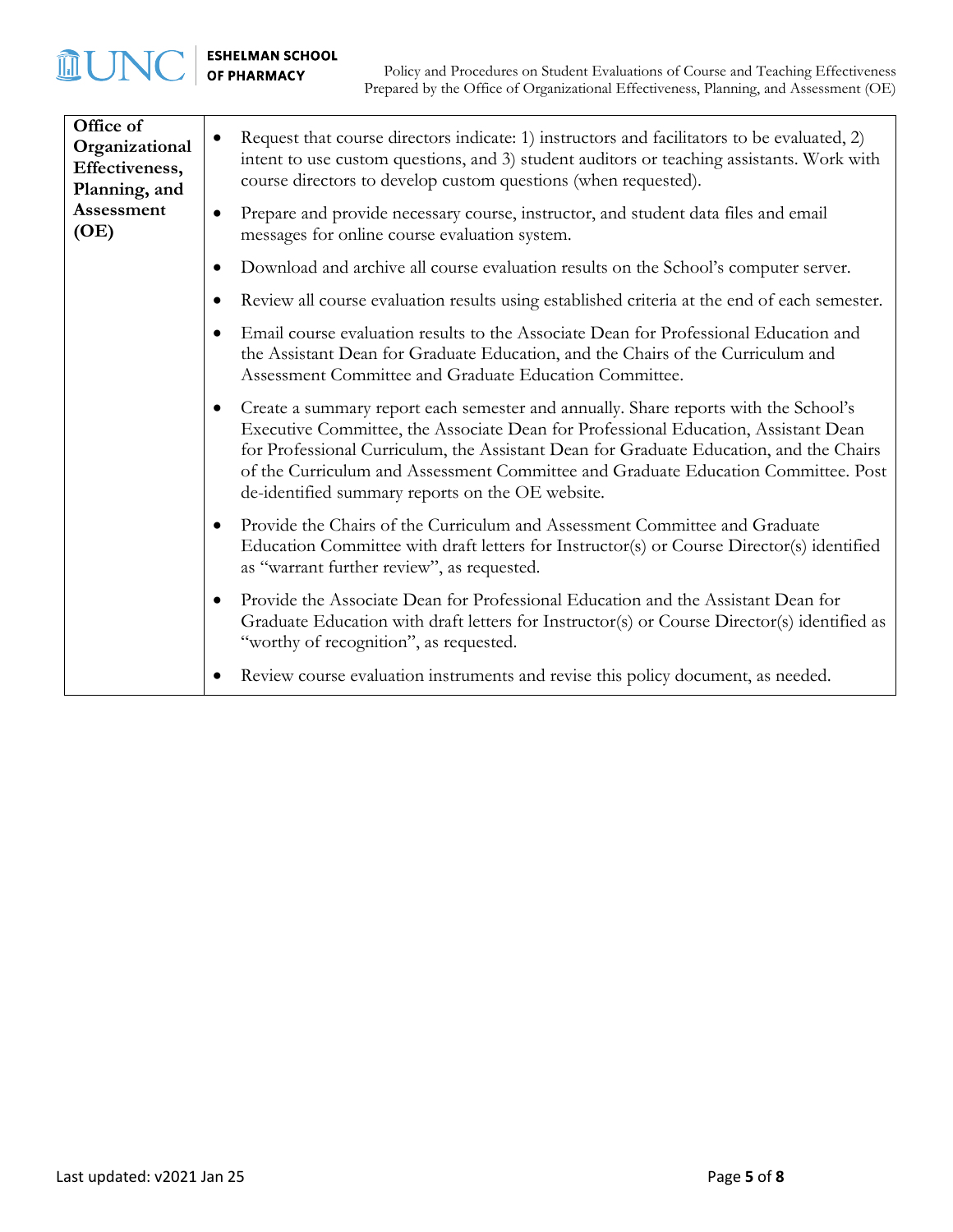*Endorsed by the Assessment Committee, 03-21-2012; Revised, 01-07-2014*

#### **Table 2: Course Evaluation Review Criteria**

The Office of Organizational Effectiveness, Planning, and Assessment reviews all professional and graduate course evaluation results (including electives) using the below criteria:

#### **Course**

#### **A. Courses Warranting Further Review**

- 1. Median rating of <3 on 3 or more questions; **OR**,
- 2. Median rating of <3 for "overall rating of course" question

#### **B. Courses Worthy of Recognition**

- 1. Median rating  $\geq 4.5$  on 4 or more questions; **AND**,
- 2. Median rating  $\geq 4.5$  for "overall rating of course" question

#### **Instructor**

- **C. Instructors Warranting Further Review**
	- 1. Median rating of <3 for " Overall, the instructor was an effective teacher." question

#### **D. Instructors Worthy of Recognition**

1. Median rating  $\geq 4.5$  for " Overall, the instructor was an effective teacher." question

**Custom Questions:** Custom questions will not be included in OE's review of course evaluation results.

#### **Graduate Program:**

• In order for graduate courses/instructors to be identified as "warranting further review" or "worthy of recognition", student response rates on course evaluations must be approximately 80% for courses with 10 or fewer students, and approximately 60% for courses with 11 or more students.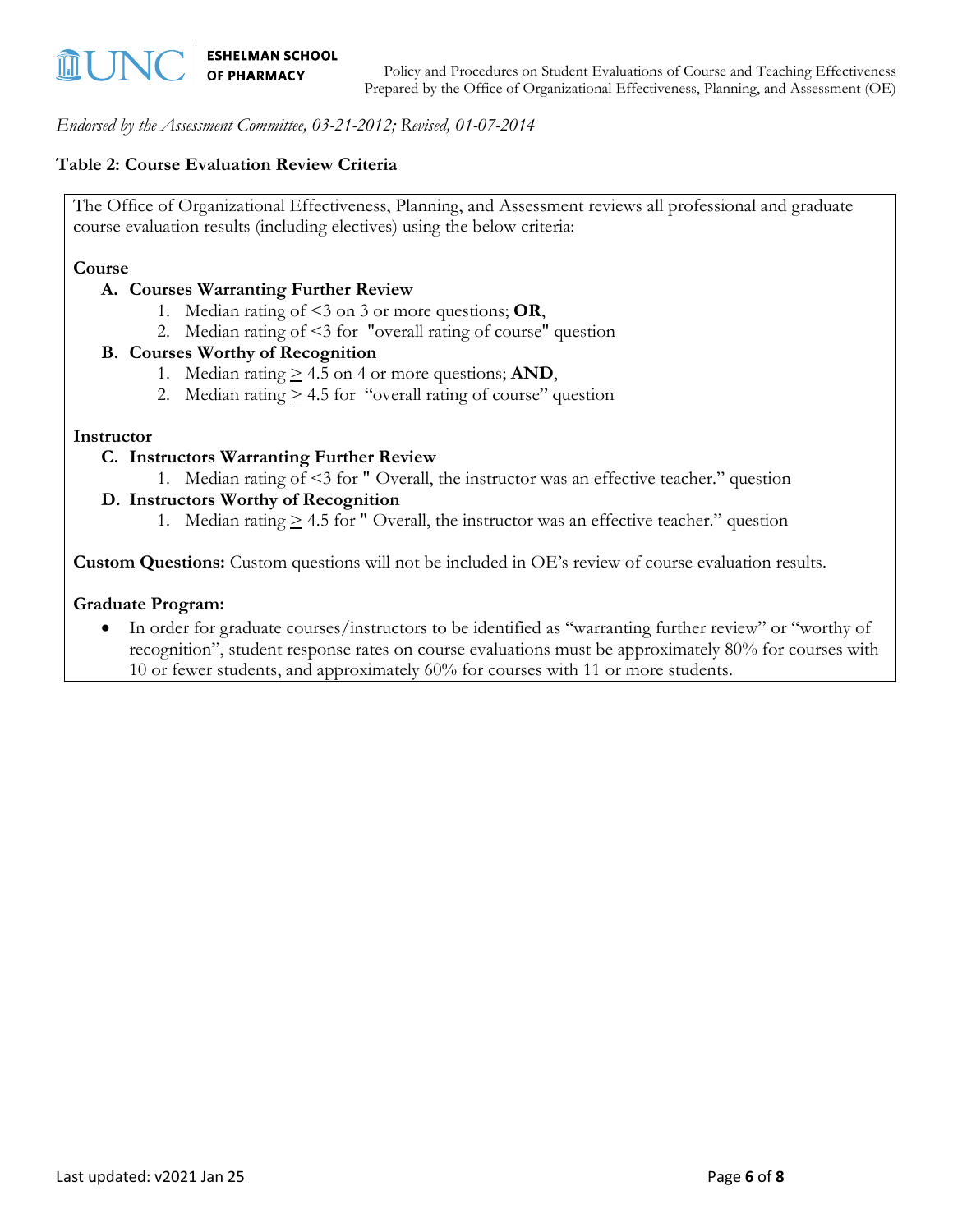#### **Appendix A: Course Evaluation Instrument – UNC Eshelman School of Pharmacy1**

#### *A. Course Characteristics*

|                                                                                         | 1: Never |  | l 2: Rarely |  | 3: Sometimes 4: Usually |  |                                             | 5: Always    |  | <b>Not Applicable</b> |
|-----------------------------------------------------------------------------------------|----------|--|-------------|--|-------------------------|--|---------------------------------------------|--------------|--|-----------------------|
| The course was well organized.                                                          |          |  |             |  |                         |  |                                             |              |  |                       |
| The in-class activities/exercises contributed to                                        |          |  |             |  |                         |  |                                             |              |  |                       |
| my learning.                                                                            |          |  |             |  |                         |  |                                             |              |  |                       |
| The assessments were clearly connected to                                               |          |  |             |  |                         |  |                                             |              |  |                       |
| the course outcomes.                                                                    |          |  |             |  |                         |  |                                             |              |  |                       |
| This course challenged me to think deeply                                               |          |  |             |  |                         |  |                                             |              |  |                       |
| about the subject matter.                                                               |          |  |             |  |                         |  |                                             |              |  |                       |
| Communication and feedback from the course                                              |          |  |             |  |                         |  |                                             |              |  |                       |
| instructor(s) were timely.                                                              |          |  |             |  |                         |  |                                             |              |  |                       |
| Diversity and Inclusion in the Learning Environment <sup>2</sup>                        |          |  | 1: Never    |  | 2: Rarely               |  | 3: Sometimes   4: Usually   5: Always   Not |              |  | Applicable            |
| The course content related to cultural diversity                                        |          |  |             |  |                         |  |                                             |              |  |                       |
| enhanced my learning experience.                                                        |          |  |             |  |                         |  |                                             |              |  |                       |
| I was treated with respect.                                                             |          |  |             |  |                         |  |                                             |              |  |                       |
|                                                                                         |          |  | 1: Poor     |  | 2: Fair                 |  | 3: Good                                     | 4: Very Good |  | 5: Excellent          |
| Please indicate your overall rating of this course.                                     |          |  |             |  |                         |  |                                             |              |  |                       |
| Please comment on the strengths of the course.                                          |          |  |             |  |                         |  |                                             |              |  |                       |
| In this course, what helped you learn? was motivational? was valued/useful?             |          |  |             |  |                         |  |                                             |              |  |                       |
| Please comment on what would have made the course a better learning experience for you. |          |  |             |  |                         |  |                                             |              |  |                       |
| In this course, what hindered your learning? was demotivating? was not valued/useful?   |          |  |             |  |                         |  |                                             |              |  |                       |

#### *B. Instructor Characteristics for [Name of Instructor]3*

|                                                                       | $ 1:$ Strongly $ 2:$ |  | 3: Neither                      | l 4: | 5: Strongly   Not |                   |  |  |
|-----------------------------------------------------------------------|----------------------|--|---------------------------------|------|-------------------|-------------------|--|--|
|                                                                       | <b>Disagree</b>      |  | Disagree Disagree/Agree   Agree |      | Agree             | <b>Applicable</b> |  |  |
| The instructor actively engages me in learning in the<br>Iclassroom.  |                      |  |                                 |      |                   |                   |  |  |
| Overall, the instructor was an effective teacher.                     |                      |  |                                 |      |                   |                   |  |  |
| Please provide any feedback about instructor [Name of Instructor] $1$ |                      |  |                                 |      |                   |                   |  |  |